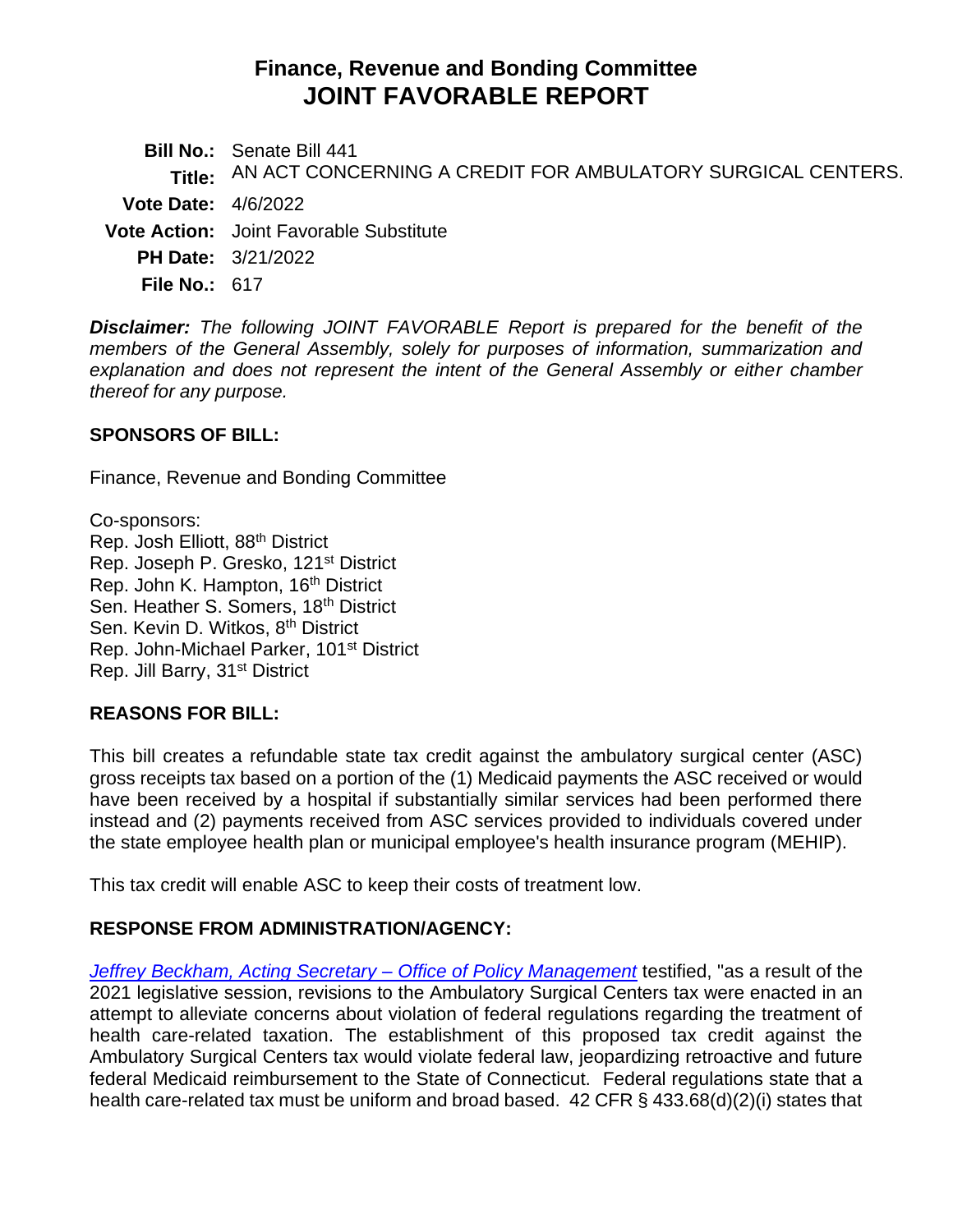credits against a health care-related tax would not make such tax uniform and would thus violate federal law. Federal Medicaid reimbursement, both retroactively and moving forward, would be subject to recoupment at a rate of at least \$0.50 for every \$1 of revenue generated by the Ambulatory Surgical Centers tax.

Additionally, as a result of the 2021 legislative session, the State of Connecticut cut the Ambulatory Surgical Centers tax rate in half, from 6% to 3%, beginning in FY 2024. Establishing a tax credit would not only violate federal law, but could also draw on General Fund revenues because the credit would be refundable if it is greater than an Ambulatory Surgical Center's tax liability."

*[Deidre Gifford, Commissioner, Connecticut Department of Social Services](https://cga.ct.gov/2022/FINdata/Tmy/2022SB-00441-R000321-Gifford,%20Deidre,%20Commissioner,%20Connecticut%20Department%20of%20Social%20Services%20-%20Opposed-TMY.PDF)* testified, "federal Medicaid law prohibits credits on health care-related taxes….As this bill provides directly for an offset that would hold ASCs harmless from the tax, it would violate federal Medicaid statute and regulation….In addition, by enabling ASCs to be effectively taxed at different rates based on different amounts of Medicaid and state employee health plan payment credits, this bill would also violate the federal Medicaid law mandating that health care-related taxes must be uniformly applied…The bill also raises concerns with federal Medicaid payment rules. Federal Medicaid regulations require the state to ensure that health care providers accept Medicaid payment as "payment in full." This bill may be interpreted to violate that provision by effectively increasing the state's Medicaid payment by the amount of the credit calculated based on Medicaid payments. If interpreted as violating federal Medicaid law, this bill could subject the state to federal Medicaid penalties, which could be up to approximately \$10 million per year."

## **NATURE AND SOURCES OF SUPPORT:**

The following individuals submitted written testimony stating, "Ambulatory Surgery Centers provide high-quality, cost effective care to patients throughout Connecticut. We save patients millions of dollars each year through lower co-payments and lower deductibles. We pride ourselves on the level of care we provide to our patients. As you well know, the 6% gross receipts tax has had a chilling effect on our industry. Unlike other businesses, we're not permitted to deduct business expenses; unlike hospital-owned facilities, we already pay a wide range of taxes—on income, sales, property, and more. Under the current tax structure, ASCs are taxed as a small business and as a health-care provider. The bill before you today builds on the committee's efforts from last session and enables the state to benefit from the savings achievable under both the Medicaid and State Employee programs when care is provided in the state's surgical centers. It is a step in the right direction and allows us to be part of the solution as you grapple with ever increasing health care costs."

*[Pat Armstrong, Administrator, Cheshire Surgery Center](https://cga.ct.gov/2022/FINdata/Tmy/2022SB-00441-R000321-Armstrong,%20Pat,%20Administrator,%20Cheshire%20Surgery%20Center%20-%20Support-TMY.PDF)*

*[Carissa Beaulieu, Chief Executive Officer, Bloomfield Ambulatory Surgery Center](https://cga.ct.gov/2022/FINdata/Tmy/2022SB-00441-R000321-Beaulieu,%20Carissa,%20Chief%20Executive%20Officer,%20Bloomfield%20Ambulatory%20Surgery%20Center%20-%20Support-TMY.PDF)*

*[Jason Benedict, Executive Director, Middlesex Center for Advanced Orthopedic Surgery](https://cga.ct.gov/2022/FINdata/Tmy/2022SB-00441-R000321-Benedict,%20Jason,%20Executive%20Director,%20Middlesex%20Center%20for%20Advanced%20Orthopedic%20Surgery%20-%20Support-TMY.PDF)*

*[Kyle Friedman, Chief Executive Officer and Administrator, Surgical Center of Connecticut, LLC](https://cga.ct.gov/2022/FINdata/Tmy/2022SB-00441-R000321-Friedman,%20Kyle,%20Chief%20Executive%20Officer%20and%20Administrator,%20Surgical%20Center%20of%20Connecticut,%20LLC%20-%20Support-TMY.PDF)*

*[Kathleen Hull, Administrator, Facility Director, Property Manager, St. Francis GI Endoscopy,](https://cga.ct.gov/2022/FINdata/Tmy/2022SB-00441-R000321-Hull,%20Kathleen,%20Administrator,%20Facility%20Director,%20Property%20Manager,%20St.%20Francis%20GI%20Endoscopy,%20LLC%20-%20Support-TMY.PDF)  [LLC](https://cga.ct.gov/2022/FINdata/Tmy/2022SB-00441-R000321-Hull,%20Kathleen,%20Administrator,%20Facility%20Director,%20Property%20Manager,%20St.%20Francis%20GI%20Endoscopy,%20LLC%20-%20Support-TMY.PDF)*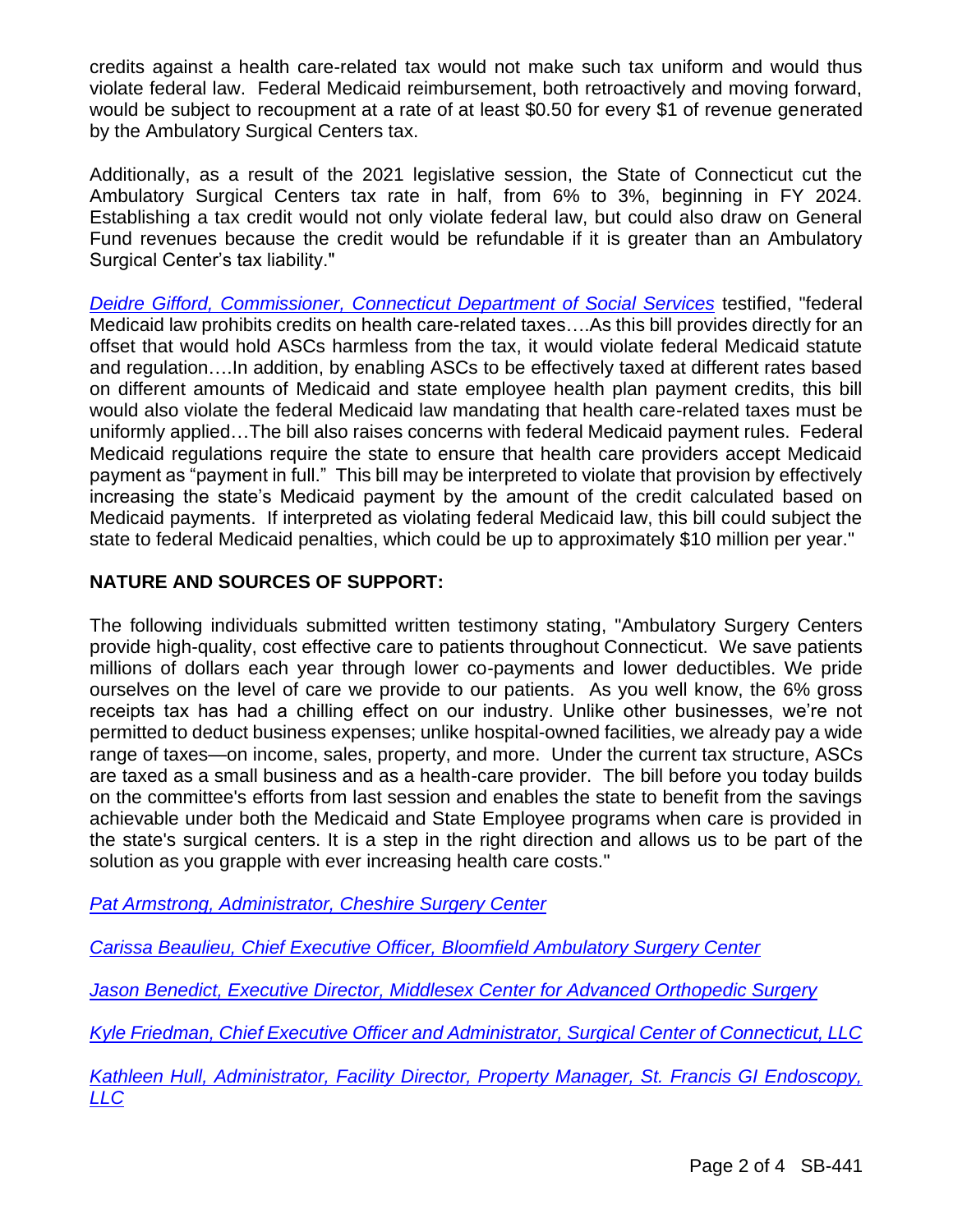*[Guen Kaffenberger, RN, Administrator, Danbury Surgical Center](https://cga.ct.gov/2022/FINdata/Tmy/2022SB-00441-R000321-Kaffenberger,%20Guen,%20RN,%20Administrator,%20Danbury%20Surgical%20Center%20-%20Support-TMY.PDF)*

*[Dwayne Kertanis, Administrator, Constitution Surgery Center East](https://cga.ct.gov/2022/FINdata/Tmy/2022SB-00441-R000321-Kertanis,%20Dwayne,%20Administrator,%20Constitution%20Surgery%20Center%20East%20-%20Support-TMY.PDF)*

*[Faith Kycia, Administrator, Surgery Center of Fairfield County](https://cga.ct.gov/2022/FINdata/Tmy/2022SB-00441-R000321-Kycia,%20Faith,%20Administrator,%20Surgery%20Center%20of%20Fairfield%20County%20-%20Support-TMY.PDF)*

*[Maurizio Nichele, MD, Shoreline Colonoscopy Suites](https://cga.ct.gov/2022/FINdata/Tmy/2022SB-00441-R000321-Nichele,%20Maurizio,%20MD,%20Shoreline%20Colonoscopy%20Suites%20-%20Support-TMY.PDF)*

*[David Shipley, MHA, MSPT, Administrator, Norwalk Surgery Center](https://cga.ct.gov/2022/FINdata/Tmy/2022SB-00441-R000321-Shipley,%20David,%20MHA,%20MSPT,%20Administrator,%20Norwalk%20Surgery%20Center%20-%20Support-TMY.PDF)*

*[David Sones, Vice President of Operations and Administrator, Southwest Connecticut Surgery](https://cga.ct.gov/2022/FINdata/Tmy/2022SB-00441-R000321-Sones,%20David,%20Vice%20President%20of%20Operations%20and%20Administrator,%20Southwest%20Connecticut%20Surgery%20Center%20-%20Support-TMY.PDF)  [Center](https://cga.ct.gov/2022/FINdata/Tmy/2022SB-00441-R000321-Sones,%20David,%20Vice%20President%20of%20Operations%20and%20Administrator,%20Southwest%20Connecticut%20Surgery%20Center%20-%20Support-TMY.PDF)*

*[Mark Spina, Director of Operations, Endoscopy Center of Connecticut](https://cga.ct.gov/2022/FINdata/Tmy/2022SB-00441-R000321-Spina,%20Mark,%20Director%20of%20Operations,%20Endoscopy%20Center%20of%20Connecticut%20-%20Support-TMY.PDF)*

*[Ed Staunton, Executive Director, Stamford Ambulatory Surgical Center](https://cga.ct.gov/2022/FINdata/Tmy/2022SB-00441-R000321-Staunton,%20Ed,%20Executive%20Director,%20Stamford%20Ambulatory%20Surgical%20Center%20-%20Support-TMY.PDF)*

*[June Sullivan, Administrator, Coastal Digestive Care Center, LLC](https://cga.ct.gov/2022/FINdata/Tmy/2022SB-00441-R000321-Sullivan,%20June,%20Administrator,%20Coastal%20Digestive%20Care%20Center,%20LLC%20-%20Support-TMY.PDF)*

*[Lisa Walton-Bogel, Center Director, Eastern Connecticut Endoscopy Center](https://cga.ct.gov/2022/FINdata/Tmy/2022SB-00441-R000321-Walton-Bogel,%20Lisa,%20Center%20Director,%20Eastern%20Connecticut%20Endoscopy%20Center%20-%20Support-TMY.PDF)*

*[Bill Wollman, Executive Director, Evergreen Endoscopy Center LLC](https://cga.ct.gov/2022/FINdata/Tmy/2022SB-00441-R000321-Wollman,%20Bill,%20Executive%20Director,%20Evergreen%20Endoscopy%20Center%20LLC%20-%20Support-TMY.PDF)*

*[Lori Woodworth, Administrator, Guilford Surgery Center LLC](https://cga.ct.gov/2022/FINdata/Tmy/2022SB-00441-R000321-Woodworth,%20Lori,%20Administrator,%20Guilford%20Surgery%20Center%20LLC%20-%20Support-TMY.PDF)*

*[Connecticut State Medical Society](https://cga.ct.gov/2022/FINdata/Tmy/2022SB-00441-R000321-Connecticut%20State%20Medical%20Society%20-%20Support-TMY.PDF) (CSMS)* testified, "CSMS remains strongly opposed to any form of taxation on ASCs. Connecticut is one of only three states in the country to impose this burden on our ASCs and we would strongly advocate for the removal of any such tax.

The gross receipts tax on the ASCs is patently unfair and burdensome because of the way it is structured. Every dollar in the door of the ASC is taxed without regard for the expenses incurred, staffing employed, or equipment utilized. This has been particularly onerous during the COVID-19 pandemic as many additional expenses were incurred to protect patients and staff. The current ASC tax cripples ASCs by removing millions in capital each year that would otherwise be reinvested in staffing and medical technology.

Senate Bill 441 would provide a tax credit for ASCs against the net revenue tax based on the Medicaid services provided. This bill would allow ASCs to reduce their tax liability while expanding access to care by encouraging ASCs to increase services to Medicaid enrollees."

*[Dorfman, Michael, MD, et al, Digestive Disease Associates Endoscopy Suite, LLC](https://cga.ct.gov/2022/FINdata/Tmy/2022SB-00441-R000321-Dorfman,%20Michael,%20MD,%20et%20al,%20Digestive%20Disease%20Associates%20Endoscopy%20Suite,%20LLC%20-%20Support-TMY.PDF)* testified, "unfortunately, the 6% gross receipts tax has a profound negative impact on small business' like ours. We are now witnessing ongoing cost increases, and inflationary pressures, all along our supply chain. We are also seeing a considerable increase in our payroll costs in this very tight labor market. The additional burden of the state-imposed ASC tax only serves to challenge the very existence of fully independent business' like ours. If we cannot get a handle on these escalating costs, our only option may be a partial, or full sale, to a third party (hospital, surgical management company, or private equity) where better reimbursement rates would